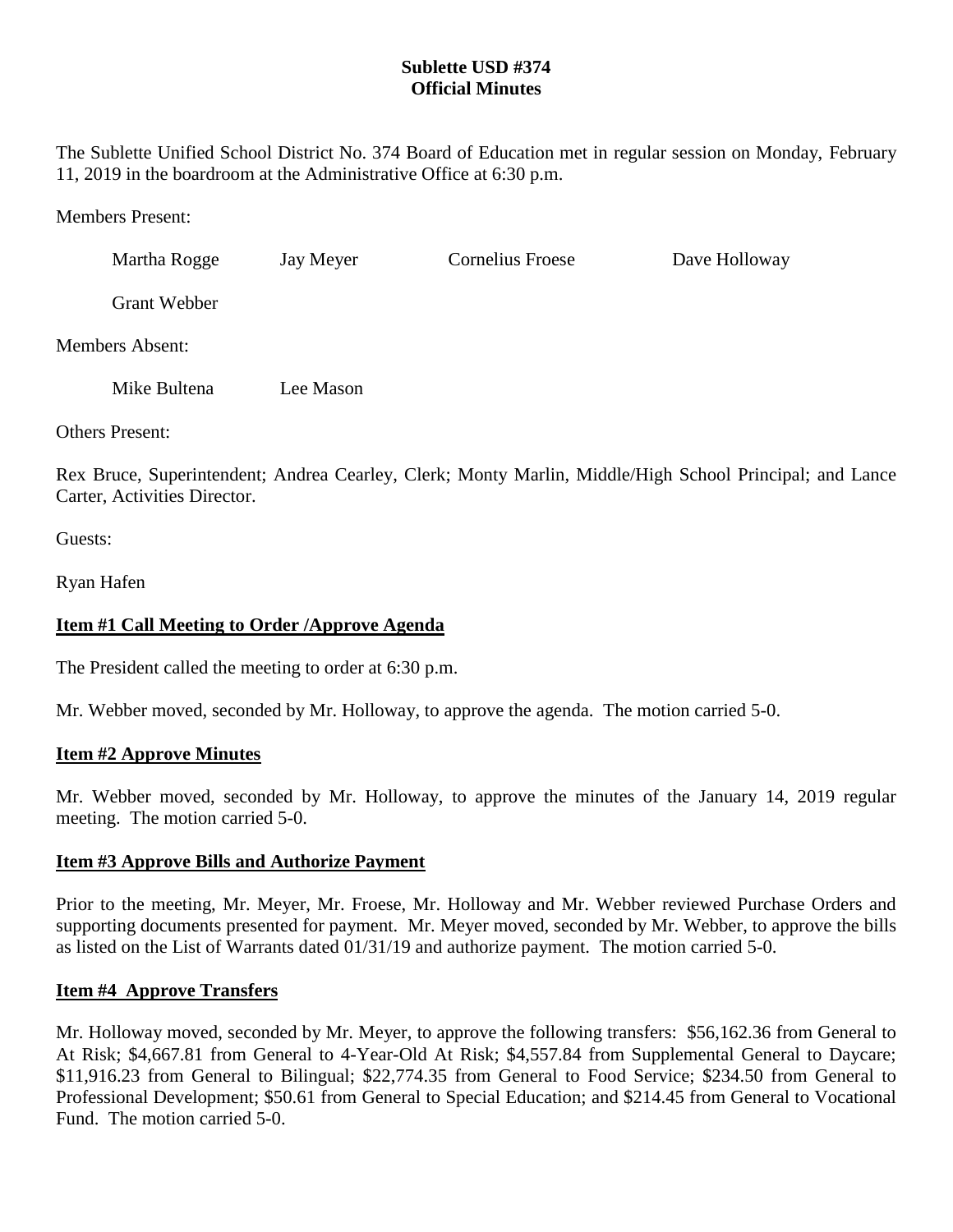Board Minutes Page 2 February 11, 2019

## **PUBLIC FORUM**

There was no public forum.

#### **Reports**

#### Curriculum

Mrs. Pena was absent, but she left the following report: students, parents and teachers' surveys have all been completed; a representative from Ready Math will be here next Wednesday to discuss their program; and she met with the high school site council last week.

#### **Principals**

Mr. Marlin reported that the parent/teacher conferences held last week had the lowest attendance in the last five years partially due to the bad weather; since the middle of December, they have enrolled 12 new students at the middle school/high school; the game warden contacted him about the possibility of offering a hunter's safety course at school; students placed well at the Middle School Math Contest at Meade; and the High School Scholar's Bowl team placed 3rd at the State tournament in Inman.

Mrs. Lee was absent, but she left the following report: the new preschool playground ribbon-cutting ceremony was held January 29<sup>th</sup>; the 6<sup>th</sup> grade math team took second place overall at the math contest in Meade; the local science fair was successful and several students will be attending the regional science fair on March 2<sup>nd</sup> at SCCC; parent/teacher conference attendance was 90%; the P.E. classroom now has roller skates which Jaime McVey purchased the rental fee through a grant; Larks in Flight group sang the National Anthem for the Harlem Globetrotters in Dodge City tonight; and Read Across America will be held on Friday, March 1<sup>st</sup> when we will have volunteers coming to the school to read to our students.

#### Activities Director

Mr. Carter reported the middle school basketball season is over; the high school Sub-State basketball tournament will begin February  $25<sup>th</sup>$  for the boys and February  $26<sup>th</sup>$  for the girls with the remainder of the tournament held in Meade; Regional Wrestling is at Wakeeney this Friday and Saturday; April 23<sup>rd</sup> we will host the Haskell County Relays; KSHSAA has contacted us about hosting Regional Track on May 17<sup>th</sup>; middle school scholar's bowl is underway; February  $25<sup>th</sup>$  the middle/high school students will begin track practice; girls softball and boys baseball numbers were discussed; and the league meeting will be held next week with discussion of 8-man/11-man football.

#### SWPRSC/HPEC

Mrs. Rogge reported interviews for executive director of the SWPRSC have begun. There was no HPEC meeting report.

#### Superintendent:

Mr. Bruce reported the ten participating schools of the LINK (literacy) Grant would like to have an in-service here in our district. Work has begun on the 2019-2020 school calendar with proposals of starting school a week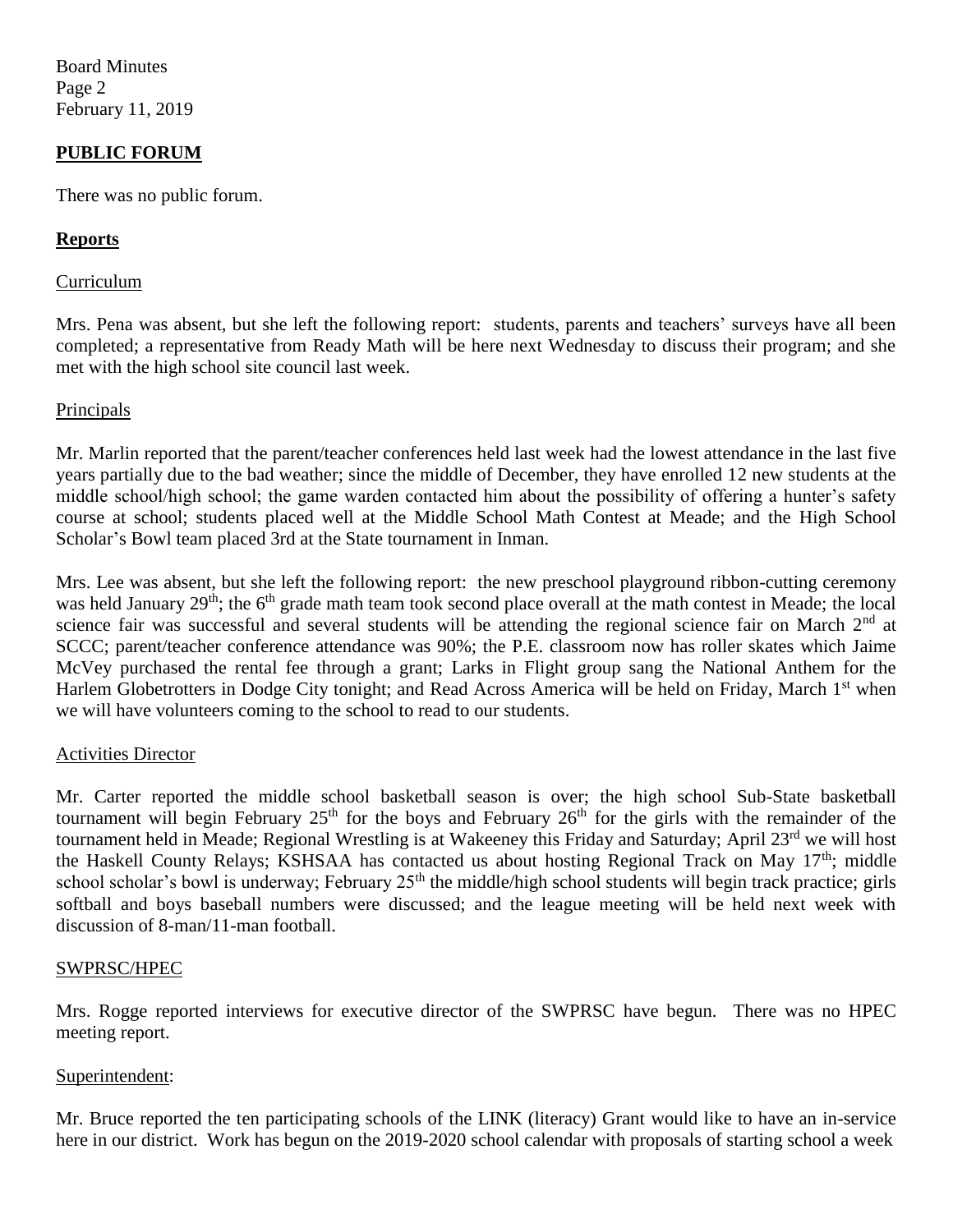Board Minutes Page 3 February 11, 2019

later due to leap year, state track date, etc. Due to weather, Mr. Bruce did not attend meetings in Topeka last week.

## **Item #5 Sublette Recreation Commission/Mill Increase**

Mr. Ryan Hafen was present to discuss the need for a 1 mill increase (3 mills to 4 mills) for the Sublette Recreation Commission. Mr. Holloway moved, seconded by Mr. Webber, to adopt the Resolution authorizing the increase of the maximum mill levy for the Sublette Recreation system to 4 mills in the year 2019 and thereafter. The motion carried 5-0.

## **Item #6 Executive Session – Non-Elected Personnel**

Mrs. Rogge moved, seconded by Mr. Webber, to go into executive session to discuss an individual employee's performance and a potential employee pursuant to non-elected personnel exception under KOMA, to include Mr. Marlin and Mr. Bruce in executive session, and to reconvene to open session in the boardroom at 7:50 p.m. The motion carried 5-0.

The Board reconvened to open session at 7:50 p.m.

Mrs. Rogge moved, seconded by Mr. Webber, to go into executive session to discuss an individual employee's performance and a potential employee pursuant to non-elected personnel exception under KOMA, to include Mr. Marlin and Mr. Bruce in executive session, and to reconvene to open session in the boardroom at 8:10 p.m. The motion carried 5-0.

The board reconvened to open session at 8:10 p.m.

#### **Item #7 Superintendent Evaluation**

Mrs. Rogge moved, seconded by Mr. Froese, to accept the Superintendent Evaluation. The motion carried 5-0.

#### **Item #8 Resignations**

Mr. Holloway moved, seconded by Mr. Meyer, to accept the resignation of Kim Stevens as Middle School/High School Cross Country coach. The motion carried 5-0.

#### **Item #9 Contract Approval**

Mr. Froese moved, seconded by Mr. Meyer, to extend the contract of Rex Bruce, Superintendent of Schools by one year to June 30, 2022. The motion carried 5-0.

Mr. Holloway moved, seconded by Mr. Webber, to accept the contract of Ashley Winger as High School Science teacher and CTE Pathway coordinator. The motion carried 5-0.